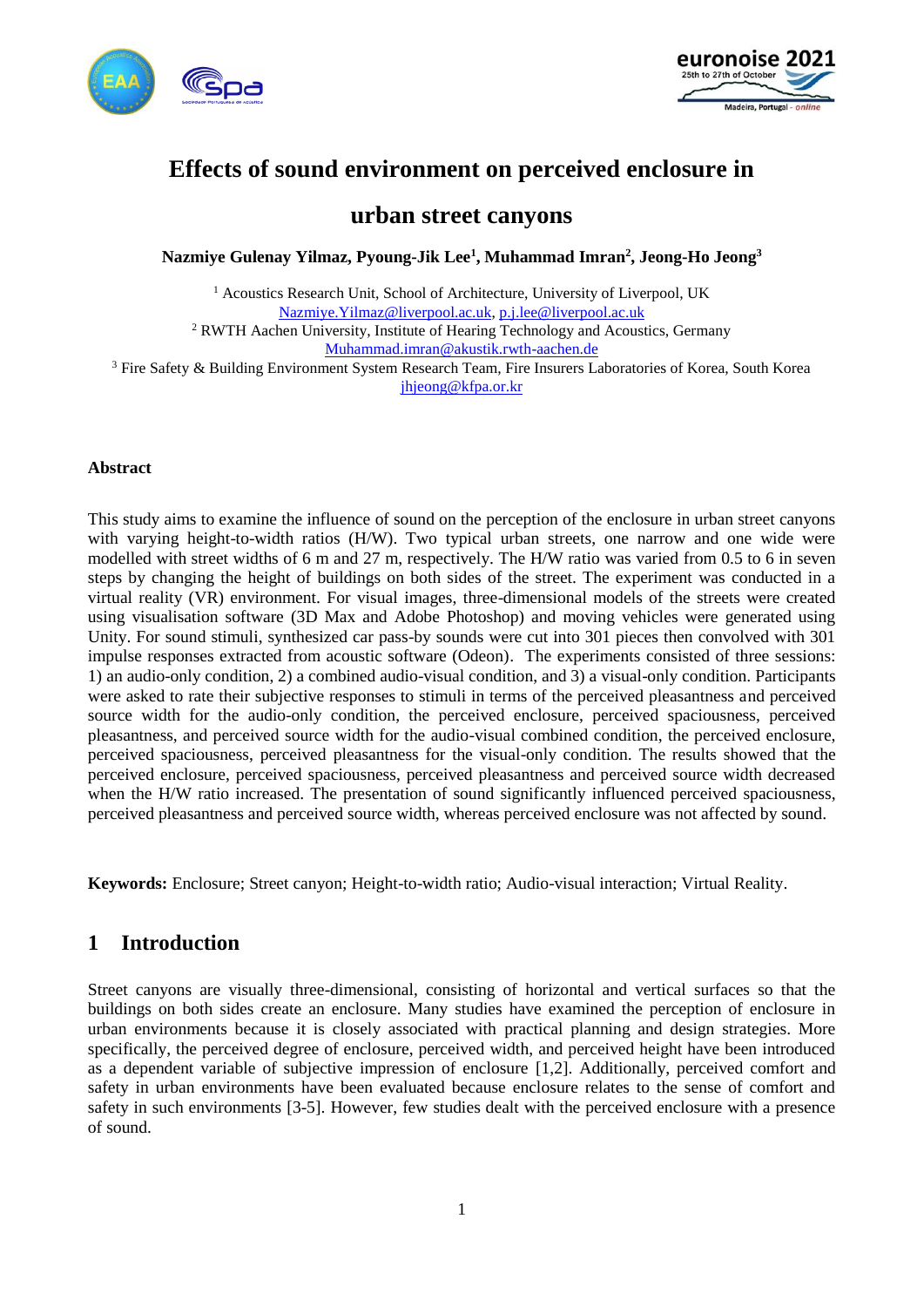

Hence, in this paper, the impact of sound on the perception of the enclosure in urban street canyons is investigated with a range of H/W ratios. The purpose of this study is to explore whether enclosure is affected by the presentation of sound in narrow and wide urban streets. It was hypothesised that sounds in the street canyons would play a significant role in the perception of enclosure. It was also expected that the impacts of sound on enclosure might be difference across the H/W ratios. 3D visual images of various streets were created from three-dimensional models using a variation in H/W ratios. Sound stimuli were then made by using impulse responses extracted from the computer simulations convolved with the car passing by sound that cut into pieces. Virtual reality (VR) models were created by using 3D models, sound stimuli and 3D visual images. Laboratory experiments were performed in order to clarify the effect of sound stimuli on the perception of the enclosure in urban streets. Participants rated the 3D visual images and sound stimuli in terms of perceived enclosure, perceived spaciousness, perceived pleasantness, and acoustic source width.

# **2 Methodology**

## **2.1 Participants**

Although our target number of participants is 30-40 participants, as this is an ongoing experiment, we currently have data from 10 participants (8 males and 2 females) aged between 40 and 53 (M=48.2, SD=3.9). None of the participants reported any hearing disabilities.

### **2.2 Street canyons**

The street canyon model used in this study is identical to that of Lee and Kang (2015) [6]. The model employs a 400 m length of the street with continuous buildings along the sides at constant heights. Two street canyon widths of 6 m (2 lanes) and 27 m (6 lanes) were chosen to represent narrow and wide urban streets, respectively [5]. Nelessen (1994) [7] recommended different widths for urban streets; approximately 6 m for alleys and 26.2 m for boulevards. The heights of the buildings were changed at seven steps for each width; consequently, the height-to-width ratio (H/W) varied from 0.5 to 0.6. Similar to study of Lee and Kang (2015) [6], the minimum height of the buildings was 3 m corresponding to the standard height between floors, whereas the maximum heights were 36 m and 162 m for narrow and wide streets, respectively.

### **2.3 Stimuli**

The visual stimulus material consisted of 14 images of two typical urban streets, one narrow and one wide with street widths of 6 m and 27 m, respectively. The H/W ratio was varied from 0.5 to 6 in seven steps by changing the height of buildings on both sides of the street. Figures 1 and 2 show the three-dimensional street canyon models created by using 3DsMax.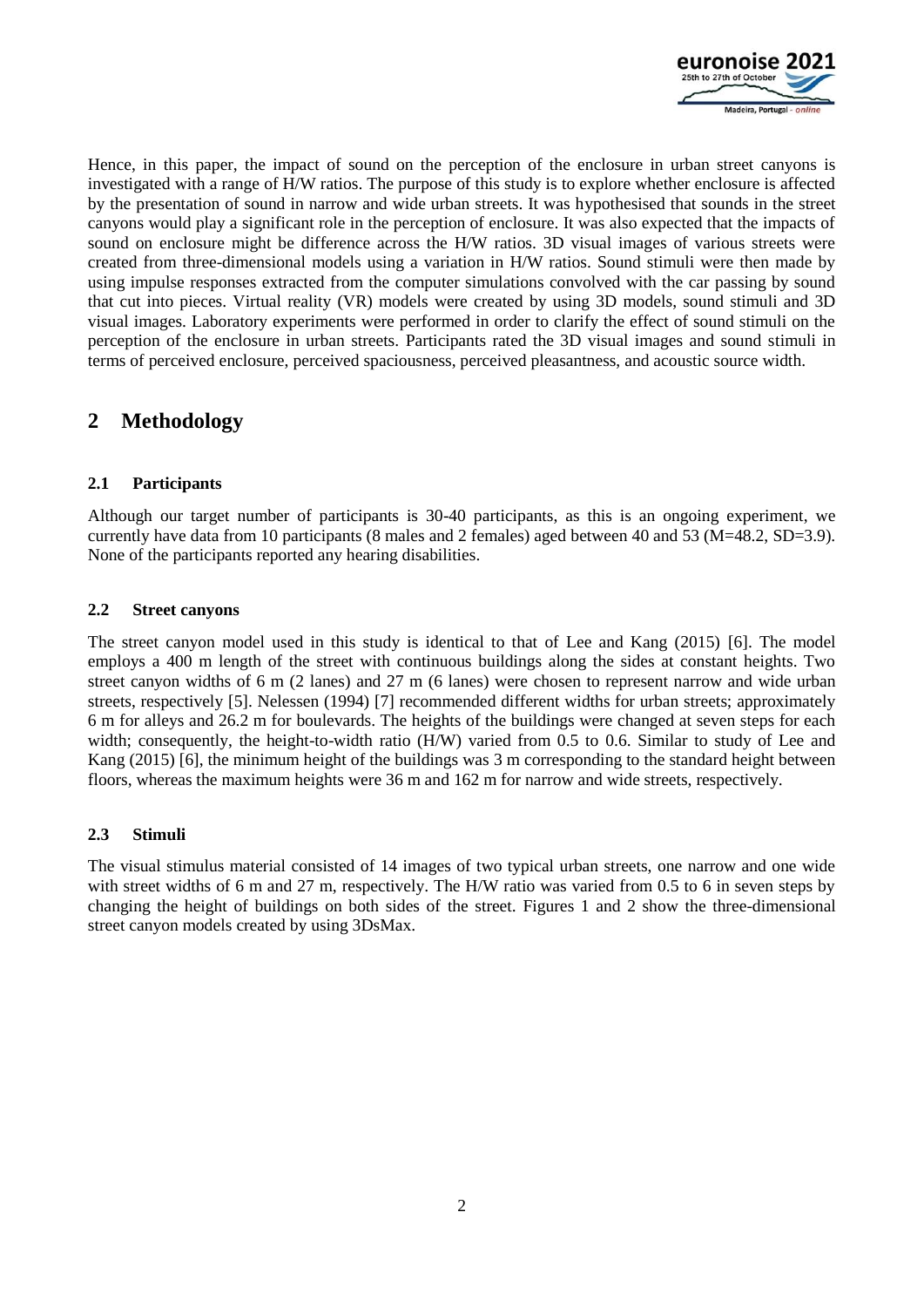



Figure 1 – Narrow streets with the building heights of 3, 6, 12, 18, 24, 30 and 36 m.



Figure 2 – Wide streets with the building heights of 13.5, 27, 54, 81, 108, 135 and 162 m.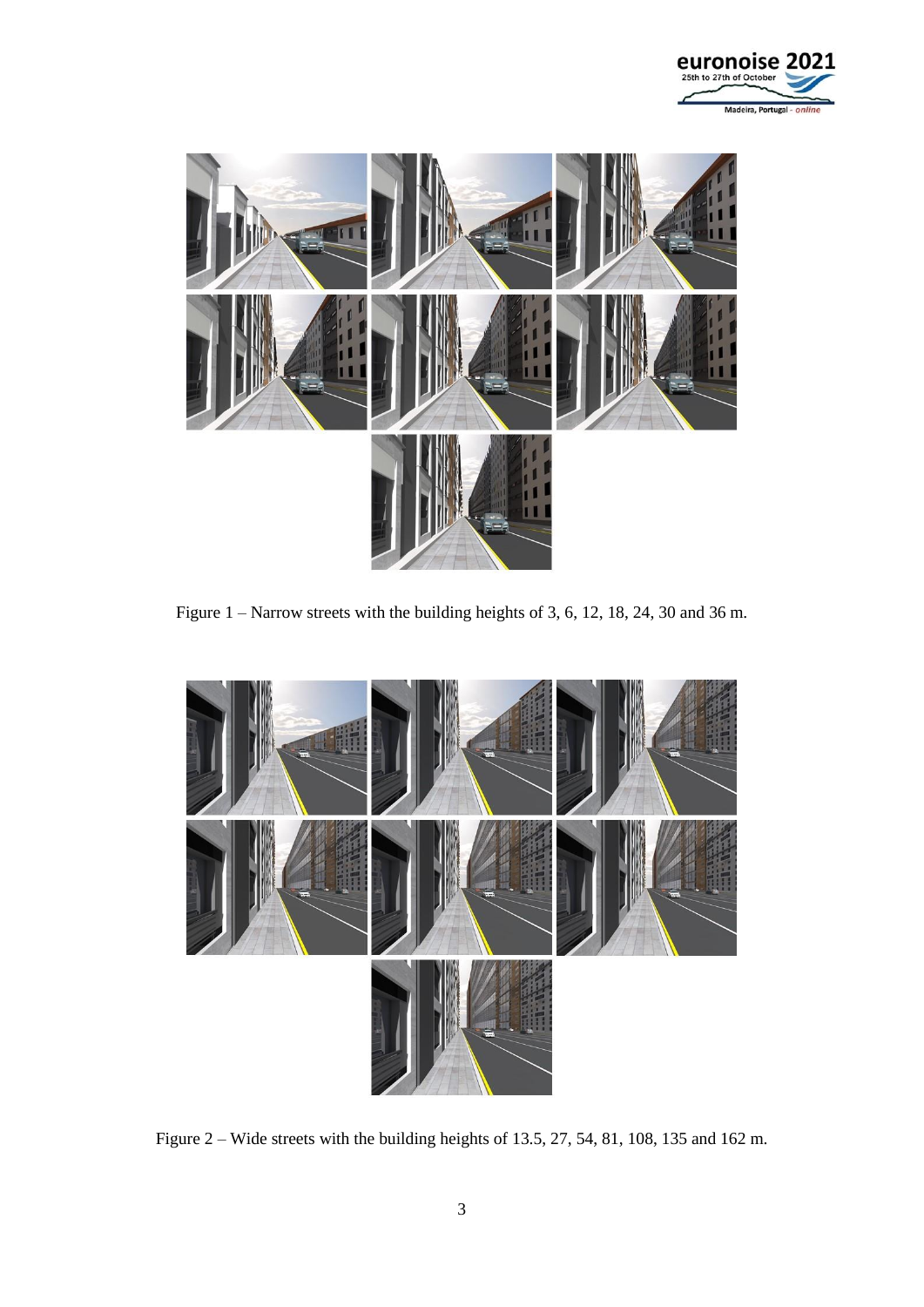

For the VR experiment of street canyons, 3D models were prepared by using Sketch-up Software. Virtual Reality models were created by Unity Software by using 3D Sketch-up models (Figure 3). Visual edits on the roads and lighting were made in the Unity model to make VR environment more realistic. Moving vehicles were generated by using Unity and Oculus Rift. The vehicles were then combined with the convolved sound sources. Ten and 30 cars were used for the narrow and wide streets, respectively in the VR models. Due to the difference in the cars, sound pressure levels of the narrow streets (55 dB) were 5 dB greater than those in the wide streets (60 dB).



Figure 3 – Views from the Sketch-up models of the urban streets.

Lee and Kang (2015) [6] reported that the H/W ratios of the street canyons significantly affected the sound fields in terms of the sound pressure level and reverberation time. In order to adjust the acoustic characteristics of the street canyons across the H/W, the car pass-by sound was cut into pieces and then convolved with acoustic impulse responses obtained from acoustic simulations (Odeon). Firstly, the thirty seconds long car pass-by sound (50 km/h) was cut into 301 pieces (0.09 second each)[8]. While the receiver was fixed at one position, the 301 sound were located along the street in the Odeon. For the narrow streets, 301 impulses responses (301 sources (in the middle of two lanes)  $\times$  1 receiver) were extracted from each narrow street while 903 impulses responses (301 sources at 3 positions  $\times$  1 receiver)) (Figure 4) were extracted for each of the wide streets for more realistic reflections. As shown in Figure 5, the original car pass-by sound was partitioned into 301 segments using Hamming window in Matlab for convolution. Then three different overlap settings (i.e. 0.33 overlap, 0.67 overlap and 0.5 overlap) for Hamming window were implemented for the convolution with 301 impulse responses to make the smoothest and the most realistic convolved car pass-by sound. Figure 6 shows the convolved sounds with different overlaps.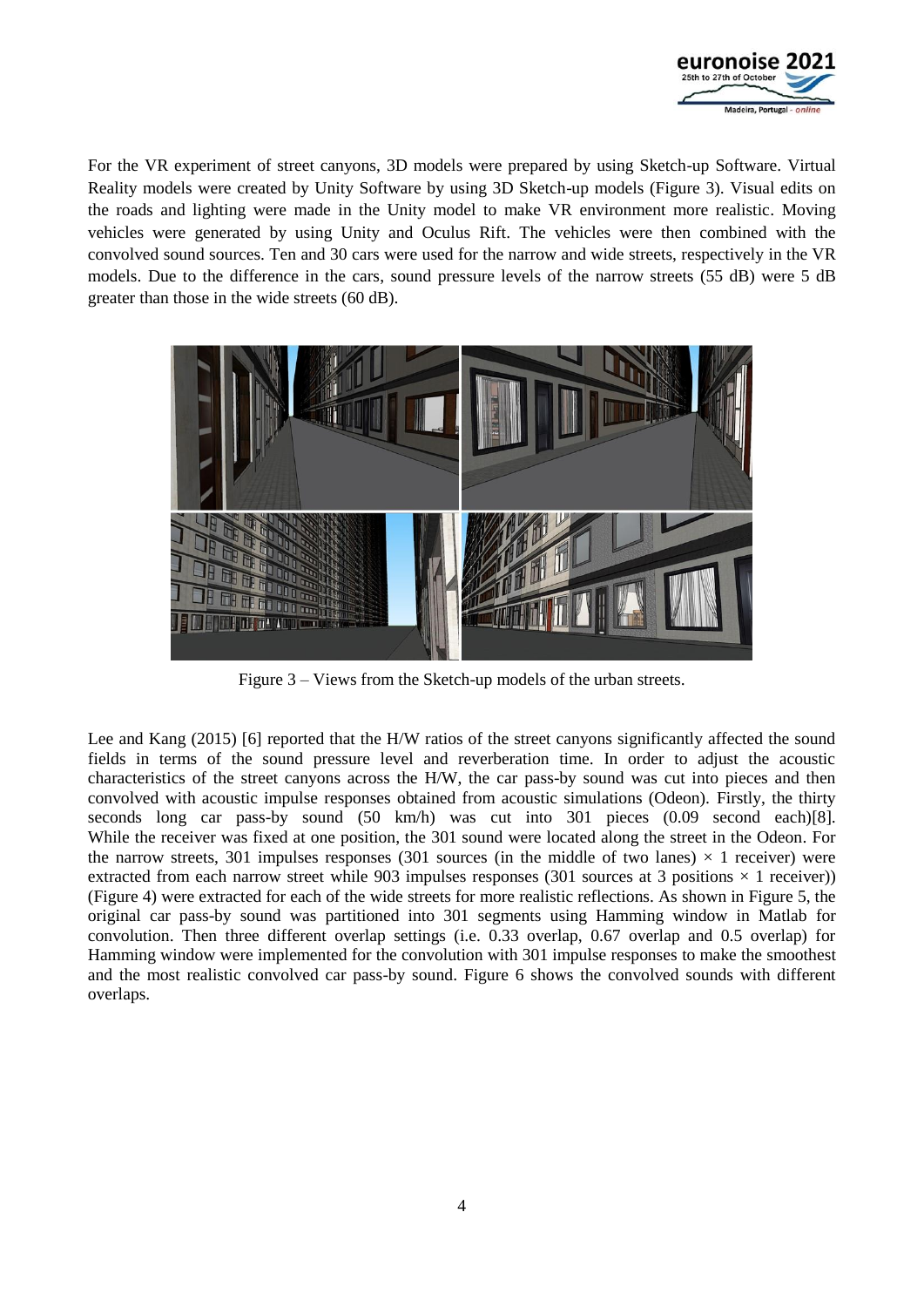



Figure – Locations of the sources at 3 positions (1,2,3) for wide streets.



Figure 5 – The visual representation of half overlap of Hamming window on the original car pass-by sound.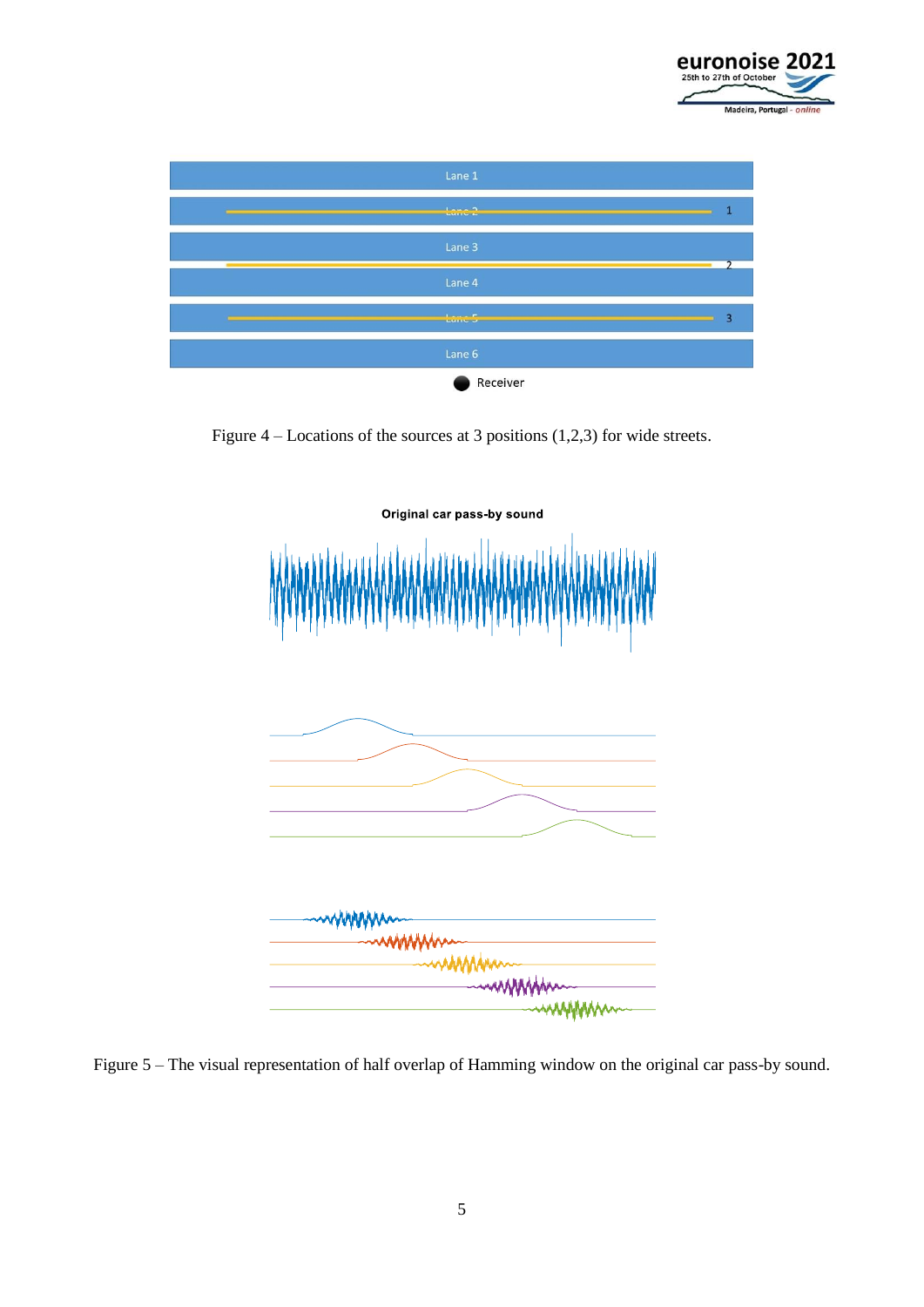

Figure 6 – The final convolved moving car sound with three different overlaps.

#### **2.4 Procedure and design**

This experiment was designed to include sessions with and without the presence of sound stimuli and visual stimuli similar to some previous studies that have compared the perception of sound stimuli in different conditions with and without visual stimuli [9,10]. In the experiments, three sessions were considered:

1) Session 1: an audio-only condition, 2) Session 2: a combined audio-visual condition, where visual models were provided with convolved car pass-by sounds, and 3) Session 3: a visual only condition, where only visual models were presented.

In sessions 2 and 3, it was hypothesised that the presence of visual stimuli and varying acoustic conditions could have had an impact on the perception of enclosure. Session 1, which only involved sound stimuli, was designed to investigate the perception of the acoustic environment. Each participant was exposed to a total of 42 stimuli, including 14 sound stimuli (Session 1), 14 combinations of sound and visual stimuli (Session 2), and 14 visual stimuli (Session 3). Sessions lasted for approximately 40 minutes in total, 10-12 minutes each which are 7 minutes of stimuli and then answering the questions. In each session, stimuli were randomly presented to avoid the order effects. A training session was carried out before the sessions began to help participants become acquainted with the experiment. The training session was lasted approximately four minutes and consisted of both street canyons with widths of 6m and 27m. During the training session, each participant evaluated audio, audio-visual and visual stimuli of the main sessions.

The experiment has been conducting in the control room of the listening booth in the Fire Insurers Laboratories of Korea. The control room dimensions are 4 m (width) x 7.5 m (length) x 3 m (height). The background noise level was averagely 30 dBA and the reverberation time of the control room is between 0.71 seconds for 50 Hz and 0.40 seconds for 8000 Hz. All sessions of the experiment have been conducted by using VR headset (Oculus Rift Headset) and hand controllers.

#### **2.5 Assessment**

During Session 1, with the presence of sound stimuli, the participants were asked to rate their perception of enclosure in terms of perceived pleasantness and perceived source width. During Session 2, with the presence of visual and sound stimuli, the participants were asked to rate their perception in terms of perceived pleasantness, perceived spaciousness, perceived pleasantness and perceived source width. During Session 3, with only the presence of visual images, the participants were asked to rate their perception in terms of perceived enclosure, perceived spaciousness and perceived pleasantness. The participants rated perceived enclosure on an 11-point numerical scale ranging from 0 (closed, not wide at all, not comfortable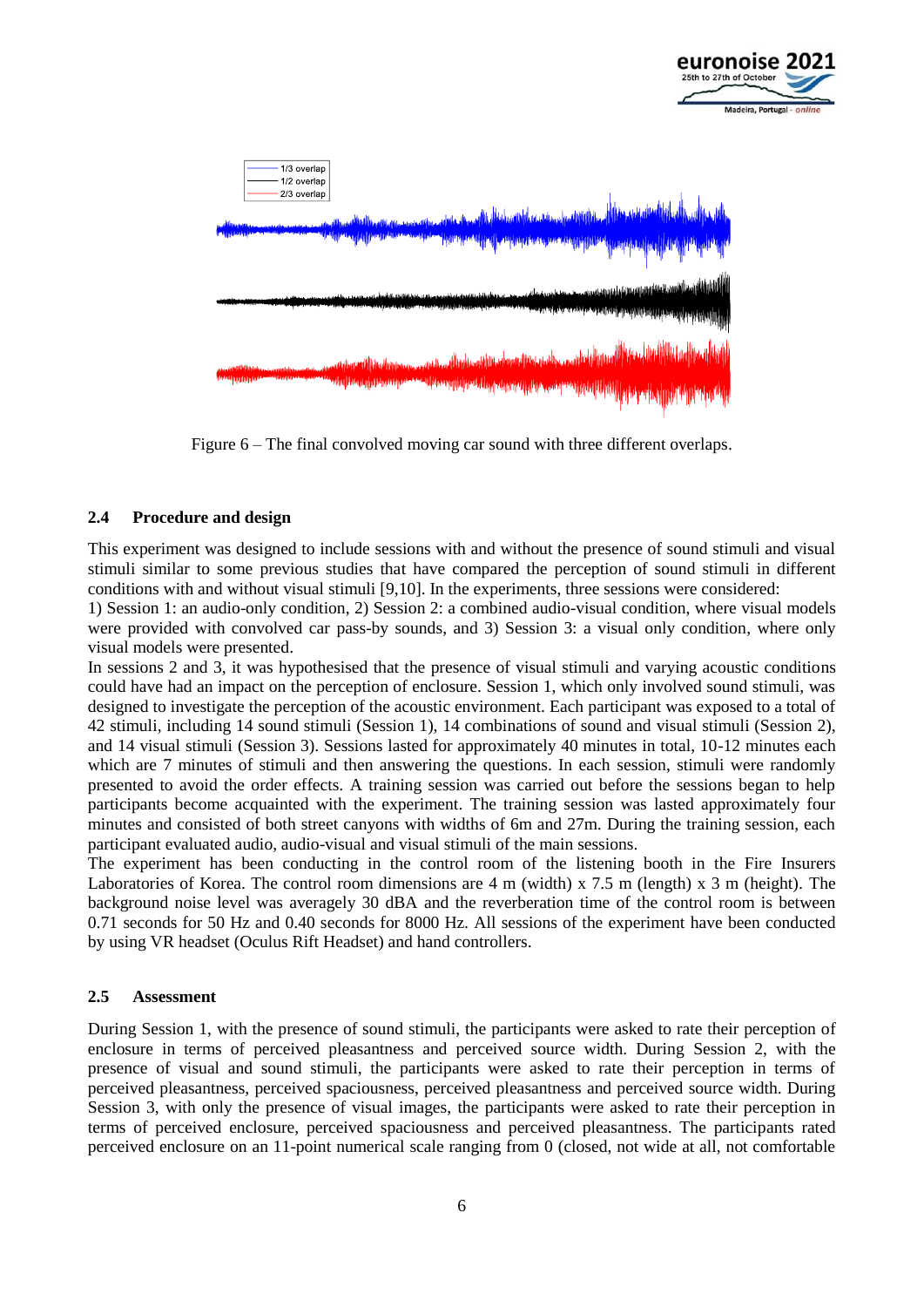

at all) to 10 (open, extremely wide, extremely comfortable). The participants also rated sound stimuli using an 11-point numerical scale (0: `not wide at all` and 10: `extremely wide`).

# **3 Results**

Currently only 10 participants took part in the experiment, initial findings were presented here without statistical analyses.

### **3.1 Effects of H/W on subjective responses**

Figure 7 shows mean ratings of the perceived pleasantness, perceived enclosure, perceived spaciousness and perceived source width as a function of H/W in the combined audio-visual condition, respectively. Results show that in the wide street, participants feel more pleasant, open, spacious and wide for all H/W. For the width of 6 m, all perceived pleasantness, enclosure, spaciousness and source width decreased in the end as the H/W increased from 0.5 to 6, although there is some increase between H/W ratios of 2 to 5. The decrease of the perceived enclosure was significant between the H/W of 1 and 2, after H/W of 2, there are slight increases although the existence of some small fluctuations. There is big difference between narrow street and wide street in terms of perceived spaciousness. Although the perceived spaciousness in both narrow and wide streets decreased with the increase of H/W, the perceived spaciousness of the wide street was always much higher than the narrow street.



Figure 7 – The comparison between different H/W on perceived pleasantness, perceived enclosure, perceived spaciousness and perceived source width in the combined audio-visual condition.

On the contrary to the combined audio-visual condition, in the audio-only condition, ratings of the perceived pleasantness and ratings of the perceived source width were higher in narrow streets than the wide streets in all H/W ratios. In the narrow street (6 m width), there were some fluctuations in the ratings of perceived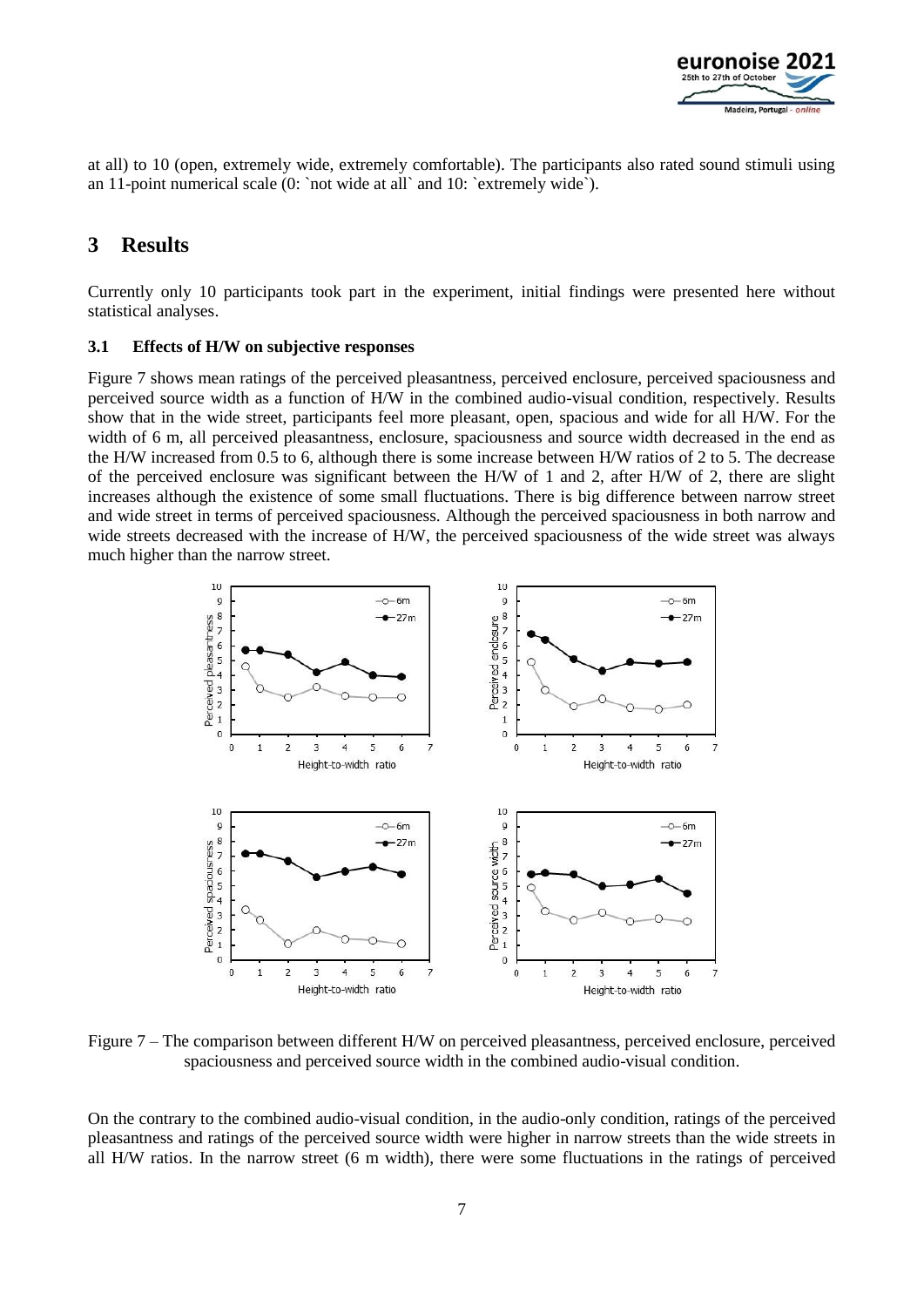

pleasantness and the perceived source width while the H/W increases from 1 to 7 and the perceived pleasantness reduced by around 0.4 on the 11-point scale while the perceived source width also reduced by 0.3. In the wide street (27 m width), although there were some variabilities in the ratings of perceived pleasantness and perceived source width with the increase of H/W, both ratings decreased in the end (Figure 8).



Figure 8– The comparison between different H/W on perceived pleasantness and perceived source width in the audio-only condition.

### **3.2 Effects of sound on subjective responses**

The comparisons of mean ratings of the perceived enclosure, perceived pleasantness, perceived spaciousness and perceived source width for narrow streets, both with and without the presence of sound stimuli can be found in Figure 9. Both the perceived enclosure and the perceived spaciousness ratings were higher for the visual-only condition than the combined audio-visual condition. Although both ratings of visual-only conditions decreased for perceived enclosure and perceived spaciousness, the ratings were fluctuated for perceived enclosure while there was a slight decrease in the perceived spaciousness. It can be seen from the perceived pleasantness in Figure 9 that the ratings of perceived pleasantness were higher for the audio-only condition, followed by visual-only condition and combined audio-visual condition.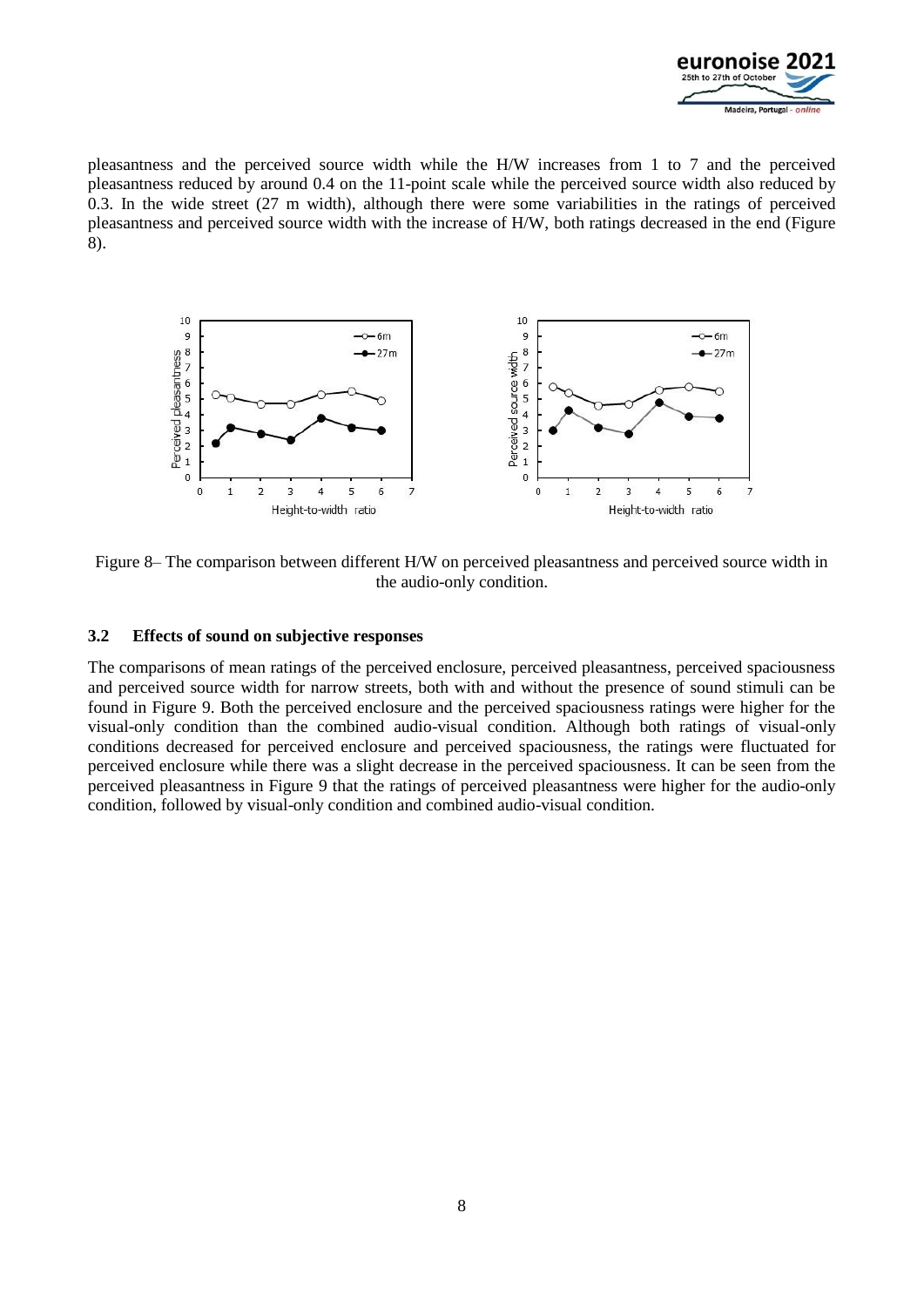



Figure 9– The comparison between visual-only, combined audio-visual and audio-only conditions on perceived enclosure, perceived pleasantness, perceived spaciousness and perceived source width in the narrow streets (6 m width).

For the streets with a width of 27 m, the perceived enclosure ratings of combined audio-visual condition were relatively less attenuated than the ratings of visual-only condition. When the perceived spaciousness in visual-only condition and combined audio-visual condition, it can be stated that the perceived spaciousness ratings were higher for the visual-only condition than the combined audio-visual condition for the lowest and highest H/W ratios although the ratings of perceived spaciousness decreased for the combined audio-visual condition while the rates increased for the visual condition between the H/W of 1-3. According to the perceived pleasantness in Figure 10, the ratings were lower for the audio-only condition than the visual-only condition and combined audio-visual condition.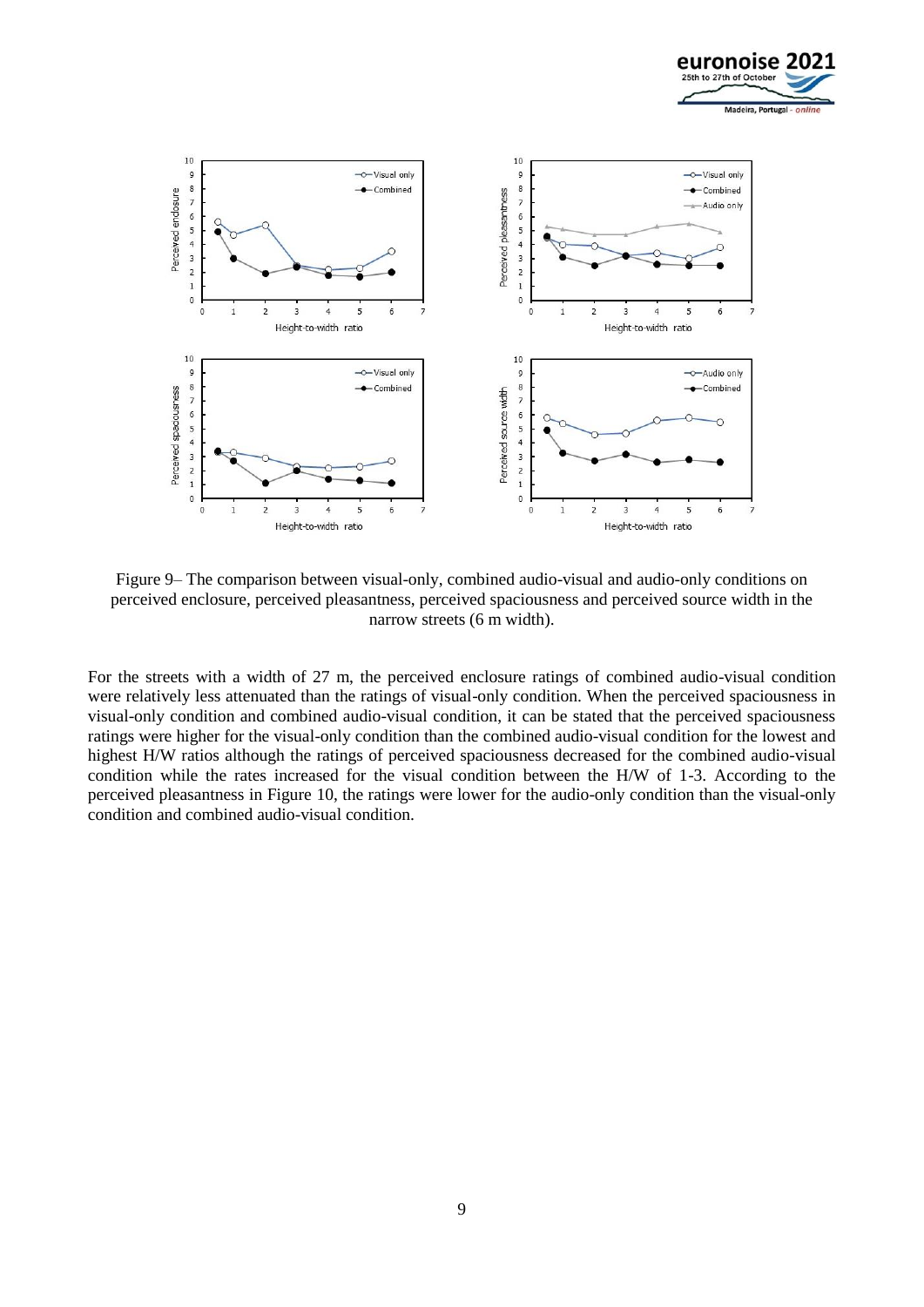



Figure 10– The comparison between visual-only, combined audio-visual and audio-only conditions on perceived enclosure, perceived pleasantness, perceived spaciousness and perceived source width in the wide streets (27 m width).

## **4 Summary**

The effect of the sound environment on the perceived enclosure, perceived spaciousness, perceived pleasantness and perceived source width in urban street canyons has been investigated through laboratory experiments. The height-to-width ratio (H/W) varied from 0.5 to 6 for street widths of 6 m and 27 m, representing narrow and wide urban streets. The initial results showed that the impact of road width significantly affected perceived enclosure whereas the impact of road width on perceived pleasantness was not significant in the presence of sound stimuli. In addition, the results of the audio-only condition and visual-only condition showed big differences in the subjective rating. However, this is an ongoing study so further analyses will be conducted with 40 participants.

## **References**

- [1] Stamps III, A. E., and Smith, S. (2002). "Environmental enclosure in urban settings," Environ Behav 34, 781-794.
- [2] Lindal, P. J., and Hartig, T. (2013). "Architectural variation, building height, and the restorative quality of urban residential streetscapes," J Environ Psychol 33, 26-36.
- [3] Stamps III, A. E. (2005a). "Enclosure and safety in urbanscapes," Environ Behav 37, 102-133.
- [4] Stamps III, A. E. (2005b). "Visual permeability, locomotive permeability, safety, and enclosure, "Environ Behav **37**, 587-619.